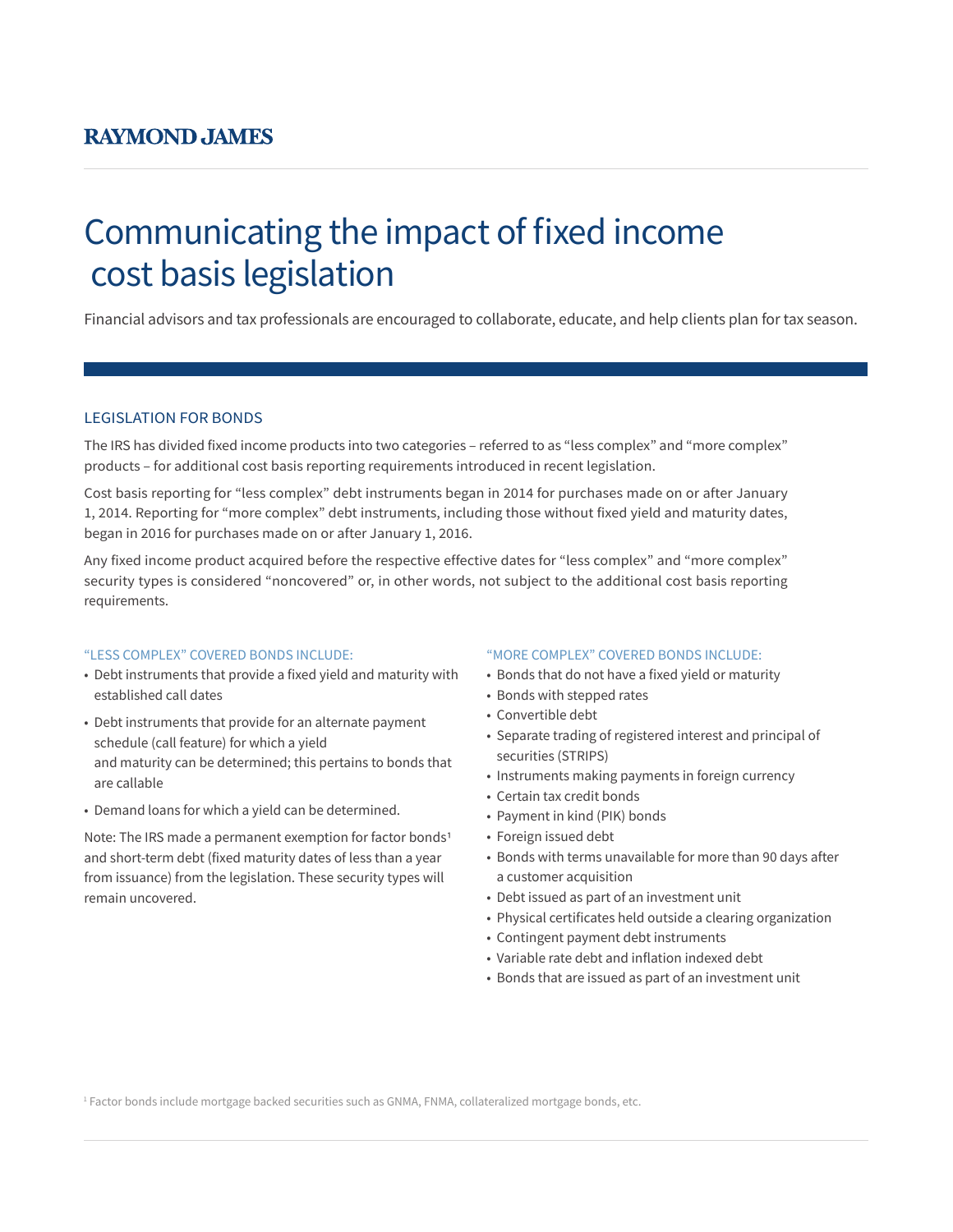#### FIXED INCOME ELECTIONS FOR BONDS

As part of the legislation requirements, all broker/dealers must support a variety of possible fixed income elections for the purpose of cost basis reporting for bonds.

These elections can potentially have an impact on the yearly income reported by a taxpayer. Discussing the impact that each election could have on future tax returns is a vital part of tax planning. Fixed income elections can be made to address the following events:

- Amortization of premium for taxable bonds
- Recognition of market discount income
- Market discount computation method
- Converting payments in foreign currency to U.S. dollars

Certain elections are blanket elections for all covered debt instruments held by the client within an account, and will also apply to future purchases of covered debt instruments. Other elections can be made at the CUSIP level for individual debt instruments. Some elections can be revoked if a written request is approved by an IRS commissioner; some are irrevocable.

Elections are limited to individual accounts, on an account-by-account basis. The client will be responsible for ensuring their actions are consistent across firms if assets are held by multiple broker/dealers. Clients will also be responsible for any IRS filing requirements related to elections that are made or revoked. The default election for taxpayers who do not select the option election is set by the IRS – not by the broker/ dealer, such as Raymond James.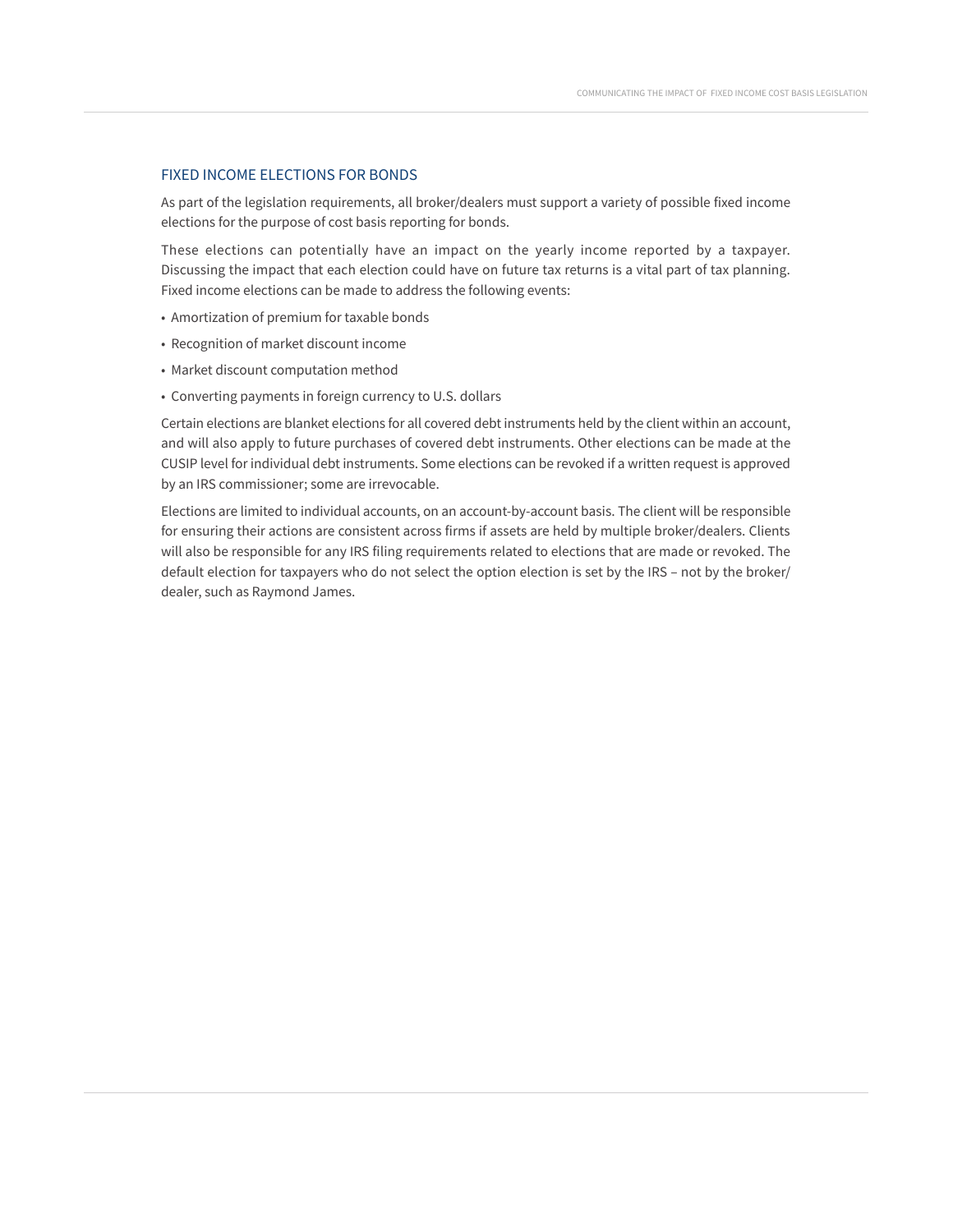#### UNDERSTANDING FIXED INCOME ELECTIONS

The table below provides details regarding the elections that pertain to cost basis reporting on bonds. Decisions made for each election may have an impact on the yearly income reported by a taxpayer, and we encourage investors to discuss their election options with a tax professional.

For one-time elections, Raymond James must be notified by December 31 of the year the first covered bond is purchased that meets the criteria of that election. For CUSIP level elections, Raymond James must be notified by December 31 of the year the new CUSIP is acquired by the client.

| <b>Election #</b> | <b>Reporting Event</b>                                |                                                             | <b>Default Election</b><br>(IRS Requirement)                                                                           | <b>Optional Client</b><br><b>Election</b>                                                                                    | Is this a one-time<br>election?                                                                                                                                | Can I<br>revoke? |
|-------------------|-------------------------------------------------------|-------------------------------------------------------------|------------------------------------------------------------------------------------------------------------------------|------------------------------------------------------------------------------------------------------------------------------|----------------------------------------------------------------------------------------------------------------------------------------------------------------|------------------|
| N/A               | Premium<br><b>Bonds</b>                               | How do I treat<br>premium for<br>tax-exempt<br>bonds?       | You must amortize<br>the premium (reduce<br>cost basis). It is not<br>used to offset income<br>because it is tax-free. | There is no<br>other option.                                                                                                 | No Election -<br>Single IRS method applies<br>to all covered bonds that<br>are tax exempt and were<br>purchased at a premium.                                  | <b>No</b>        |
| $\mathbf{1}$      | Premium<br><b>Bonds</b>                               | How do I treat<br>premium<br>for taxable<br>honds?          | Use premium to offset<br>(decrease) income<br>each year (on 1099).<br>Decrease cost basis.                             | Do not use premium<br>to offset (decrease<br>income). Take capital<br>loss instead. Used<br>original basis for<br>gain/loss. | Yes - Applies to all<br>covered taxable bonds<br>that I own or purchase in<br>and after the year I made<br>the election.                                       | Yes              |
| $\overline{2}$    | Market<br>Discount                                    | How do I<br>report market<br>discount?                      | Report all of market<br>discount as income<br>in the year bond is<br>sold/matured/called.<br>Report original basis.    | Report market<br>discount as additional<br>income each year<br>(on 1099). Increase<br>cost basis.                            | Yes - Applies to all<br>covered bonds<br>purchasesd at a<br>discount in and after<br>the year I made<br>the election.                                          | Yes              |
| 3                 | Market<br><b>Discount</b>                             | How do I<br>accrue market<br>discount?                      | Use the constant yield<br>method for market<br>discount accrual.                                                       | Use straight line,<br>also known as<br>ratable accrual.                                                                      | No - Every time I<br>purchase a new<br>covered bond at a<br>discount, I will make this<br>election for each CUSIP<br>during the year<br>I acquired that CUSIP. | <b>No</b>        |
| 4                 | <b>Bonds</b><br>denominated<br>in foreign<br>currency | How do I<br>report interest<br>paid in foreign<br>currency? | Use the average of<br>daily spot rates for the<br>interest accrual period.                                             | Use the last spot rate<br>of the interest accrual<br>period to translate<br>foreign currency<br>into USD.                    | Yes - Applies to all<br>covered foreign bonds<br>purchased in and<br>after the year I made<br>the election.                                                    | <b>No</b>        |

#### **Understanding the Elections for Fixed Income Cost Basis Reporting**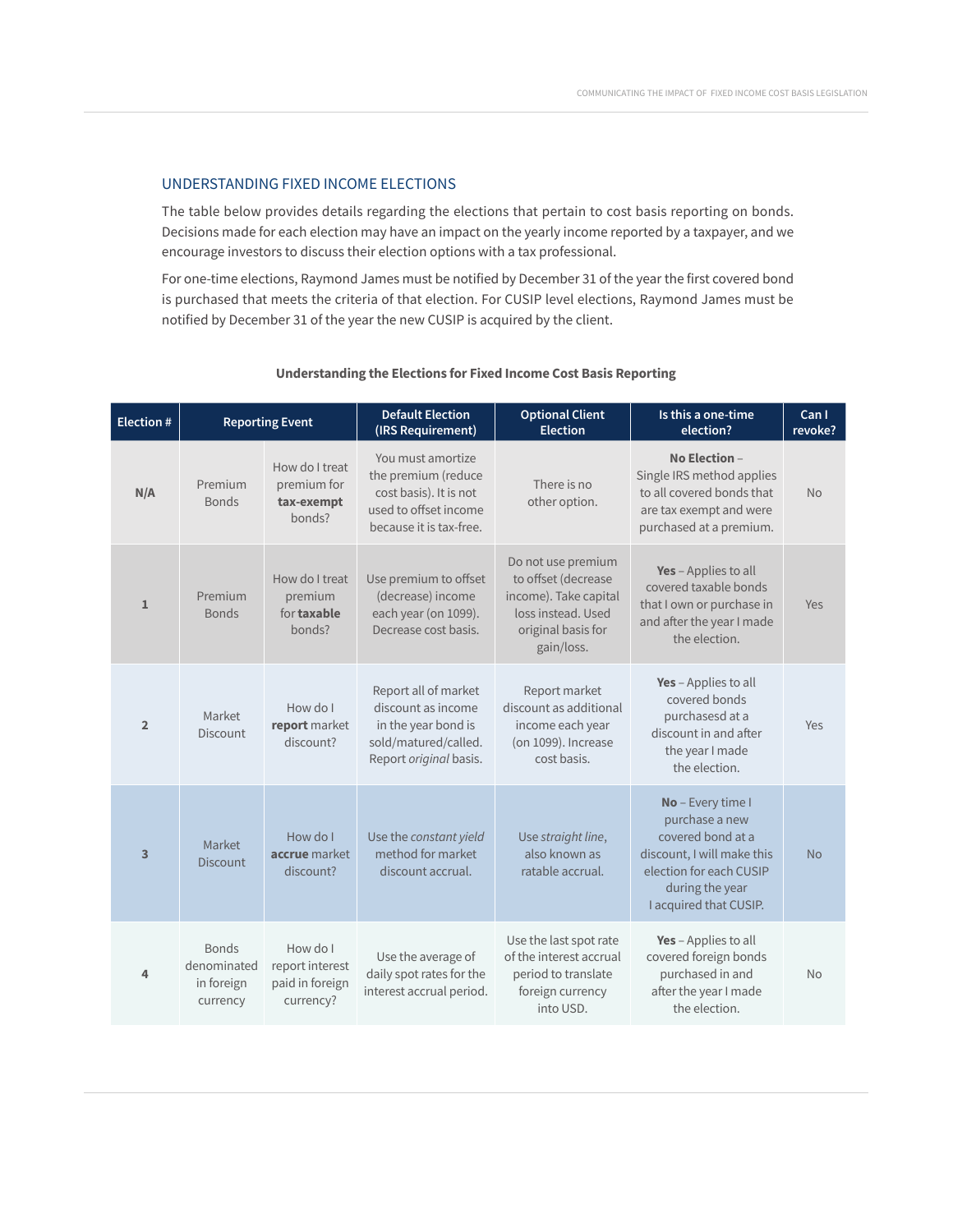#### IRS / TREASURY RESOURCES FOR ELECTION INFORMATION

Listed below are the various IRS rules, forms and instructions governing elections and election processing.

#### AMORTIZATION OF PREMIUM ELECTION

Treas. Reg. § 1.171-1 – Bond premium

Treas. Reg. § 1.171-2 – Amortization of bond premium Treas. Reg. § 1.171-4 – Election to amortize bond premium on taxable bonds Treas. Reg. § 1.272-2 – Treatment of debt instruments purchased at a premium

#### REVOKING FIXED INCOME ELECTIONS

Form 3115 – Application for Change in Accounting Method Form 3115 – Instructions

#### FINAL REGULATIONS FOR DEBT AND OPTIONS

78 FR 23116 Basis Reporting by Securities Brokers and Basis Determination for Debt Instruments and Options; Reporting for Premium

81 FR 8149 Reporting of Original Issue Discount on Tax-Exempt Obligations; Basis and Transfer Reporting by Securities Brokers for Debt Instruments and Options

### IMPORTANT FIXED INCOME REPORTING **TERMINOLOGY**

#### DE MINIMIS

The de minimis rule governs the treatment of small amounts of market discount. If the amount of market discount is less than 0.25% of the face value of the bond multiplied by the number of complete years between the bond's acquisition date and maturity date, the discount is considered to be zero.

#### OID (ORIGINAL ISSUE DISCOUNT)

OID is a form of interest and represents the difference between the stated redemption price at maturity and the issue price. OID is primarily associated with zero coupon bonds; however, it is possible for a coupon bond to have OID if it is issued below par value. Depending on the issue price of the security with a stated coupon rate, OID may have to be tracked.

#### AIP (ADJUSTED ISSUE PRICE)

AIP is the original issue price plus any accrued OID from issue date. The AIP is used to determine whether a bond with OID was purchased in the secondary market at a discount or a premium.